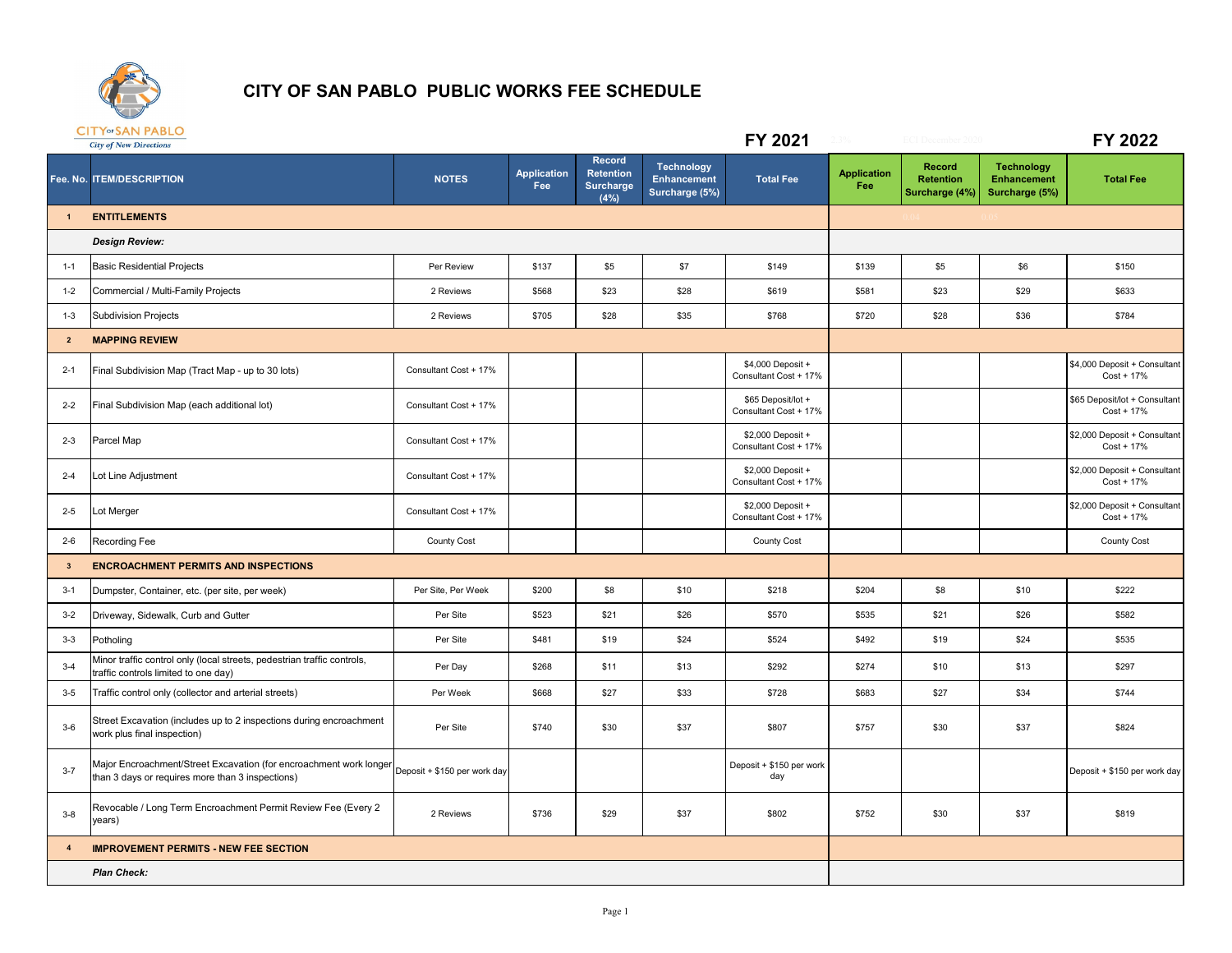|                 | Fee. No. ITEM/DESCRIPTION                                                                                                                                                                             | <b>NOTES</b>                                  | <b>Application</b><br>Fee | Record<br><b>Retention</b><br><b>Surcharge</b><br>(4%) | <b>Technology</b><br><b>Enhancement</b><br>Surcharge (5%) | <b>Total Fee</b>                              | <b>Application</b><br>Fee | <b>Record</b><br><b>Retention</b><br>Surcharge (4%) | <b>Technology</b><br><b>Enhancement</b><br>Surcharge (5%) | <b>Total Fee</b>                              |
|-----------------|-------------------------------------------------------------------------------------------------------------------------------------------------------------------------------------------------------|-----------------------------------------------|---------------------------|--------------------------------------------------------|-----------------------------------------------------------|-----------------------------------------------|---------------------------|-----------------------------------------------------|-----------------------------------------------------------|-----------------------------------------------|
| $4 - 1$         | Projects with major site improvement (including but not limited to<br>Stormwater Treatment and Flow Control/C3, SWPPP, grading,<br>commercial development, etc.)                                      | Deposit                                       |                           |                                                        |                                                           | Deposit                                       |                           |                                                     |                                                           | Deposit                                       |
| $4 - 2$         | <b>Expedited Plan Check Fee</b>                                                                                                                                                                       | Original Cost +50%                            |                           |                                                        |                                                           | Original Cost +50%                            |                           |                                                     |                                                           | 100-3310-34104                                |
|                 | <b>Inspection:</b>                                                                                                                                                                                    |                                               |                           |                                                        |                                                           |                                               |                           |                                                     |                                                           |                                               |
| $4 - 3$         | Projects with major site improvement (including but not limited to<br>Stormwater Treatment and Flow Control/C3, C3 signage at cost,<br>SWPPP, grading, commercial and multi-family development, etc.) | Deposit                                       |                           |                                                        |                                                           | Deposit                                       |                           |                                                     |                                                           | Deposit                                       |
| $4 - 4$         | C3 O&M Verification Inspection                                                                                                                                                                        | As Needed Per Water Board<br>Regulations      | \$983                     | \$39                                                   | \$49                                                      | \$1,071                                       | \$1,005                   | \$40                                                | \$50                                                      | \$1,095                                       |
| $4 - 5$         | Fee for each additional inspections (Fee for additional Inspections,<br>excluding Major Encroachment and Major Site Improvement<br>Inspection)                                                        | Per Each Addtl Inspection                     | \$132                     | \$5                                                    | \$7                                                       | \$144                                         | \$135                     | \$5                                                 | \$6                                                       | \$146                                         |
| 4-6             | Fee for no-show inspection or work without scheduling inspection                                                                                                                                      | Penalty                                       | \$132                     | \$5                                                    | \$7                                                       | \$144                                         | \$135                     | \$5                                                 | \$6                                                       | \$146                                         |
| $4 - 7$         | Fee for work without permit - Work underway                                                                                                                                                           | Penalty 2x Fee                                |                           |                                                        |                                                           | 2x Permit Fee                                 |                           |                                                     |                                                           | 2x Permit Fee                                 |
| 4-8             | Fee for work without permit - Work completed                                                                                                                                                          | Penalty 3x Fee                                |                           |                                                        |                                                           | 3x Permit Fee                                 |                           |                                                     |                                                           | 3x Permit Fee                                 |
| $4 - 9$         | Fee for work outside of normal business hours                                                                                                                                                         | 20% Permit Fee                                |                           |                                                        |                                                           | 20% of Permit Fee                             |                           |                                                     |                                                           | 20% of Permit Fee                             |
| $4 - 10$        | <b>Expedited Inspection Fee</b>                                                                                                                                                                       | Original Cost +50%                            |                           |                                                        |                                                           | Original Cost +50%                            |                           |                                                     |                                                           | Original Cost +50%                            |
|                 | <b>Transportation Permit:</b>                                                                                                                                                                         |                                               |                           |                                                        |                                                           |                                               |                           |                                                     |                                                           |                                               |
| $4 - 11$        | Single Trip                                                                                                                                                                                           | Per Trip                                      | \$16                      | \$1                                                    | \$1                                                       | \$17                                          | \$16                      | \$1                                                 | \$1                                                       | \$17                                          |
| $4 - 12$        | Annual                                                                                                                                                                                                | Per Year                                      | \$90                      | \$4                                                    | \$5                                                       | \$98                                          | \$90                      | \$4                                                 | \$5                                                       | \$98                                          |
| $5\phantom{.0}$ | <b>ENVIRONMENTAL PROGRAMS</b>                                                                                                                                                                         |                                               |                           |                                                        |                                                           |                                               |                           |                                                     |                                                           |                                               |
| $5-1$           | Creek Zone Review / Evaluation                                                                                                                                                                        | Staff Hourly Rate or<br>Consultant Rate + 17% |                           |                                                        |                                                           | Staff Hourly Rate or<br>Consultant Rate + 17% |                           |                                                     |                                                           | Staff Hourly Rate or<br>Consultant Rate + 17% |
| $5-2$           | <b>Groundwater Permit</b>                                                                                                                                                                             | Staff Hourly Rate or<br>Consultant Rate + 17% |                           |                                                        |                                                           | Staff Hourly Rate or<br>Consultant Rate + 17% |                           |                                                     |                                                           | Staff Hourly Rate or<br>Consultant Rate + 17% |
| 6               | <b>MISCELLANEOUS FEES</b>                                                                                                                                                                             |                                               |                           |                                                        |                                                           |                                               |                           |                                                     |                                                           |                                               |
|                 | <b>Document Copying Fees:</b>                                                                                                                                                                         |                                               |                           |                                                        |                                                           |                                               |                           |                                                     |                                                           |                                               |
| $6 - 1$         | Standard Sizes (8.5 x 11, 8.5 x 14, 11 x 17) - per sheet                                                                                                                                              | Per Sheet                                     | \$0.05                    |                                                        |                                                           | \$0.05                                        | \$0.05                    |                                                     |                                                           | \$0.05                                        |
| $6 - 2$         | Large Sizes (18 x 26, 24 x 36) - first sheet                                                                                                                                                          | <b>First Sheet</b>                            | \$5                       | \$0.20                                                 | \$0.25                                                    | \$5.45                                        | \$5                       | \$0.20                                              | \$0.25                                                    | \$5.45                                        |
| $6 - 3$         | Large Sizes (18 x 26, 24 x 36) - ea. Additional sheet                                                                                                                                                 | Each Addtl Sheet                              | \$2                       | \$0.08                                                 | \$0.10                                                    | \$2.18                                        | \$2                       | \$0.08                                              | \$0.10                                                    | \$2.18                                        |
|                 | <b>Scanning / Imaging Fee:</b>                                                                                                                                                                        |                                               |                           |                                                        |                                                           |                                               |                           |                                                     |                                                           |                                               |
| $6 - 4$         | Standard Sizes (8.5 x 11, 8.5 x 14, 11 x 17)                                                                                                                                                          | Per Sheet                                     | \$0.05                    |                                                        |                                                           | \$0.05                                        | \$0.05                    |                                                     |                                                           | \$0.05                                        |
| $6-5$           | Large Sizes (18 x 26, 24 x 36)                                                                                                                                                                        | <b>First Sheet</b>                            | \$5                       | \$0.20                                                 | \$0.25                                                    | \$5.45                                        | \$5                       | \$0.20                                              | \$0.25                                                    | \$5.45                                        |
| $6-6$           | Large Sizes (18 x 26, 24 x 36) - ea. Additional sheet                                                                                                                                                 | Each Addtl Sheet                              | \$2                       | \$0.08                                                 | \$0.10                                                    | \$2.18                                        | \$2                       | \$0.08                                              | \$0.10                                                    | \$2.18                                        |
| $6 - 7$         | <b>Technology Enhancement Fee</b>                                                                                                                                                                     | 5% Surcharge                                  |                           |                                                        |                                                           | 5% Surcharge                                  |                           |                                                     |                                                           | 5% Surcharge                                  |
| $6 - 8$         | Record Retention Fee                                                                                                                                                                                  | 4% Surcharge                                  |                           |                                                        |                                                           | 4% Surcharge                                  |                           |                                                     |                                                           | 4% Surcharge                                  |